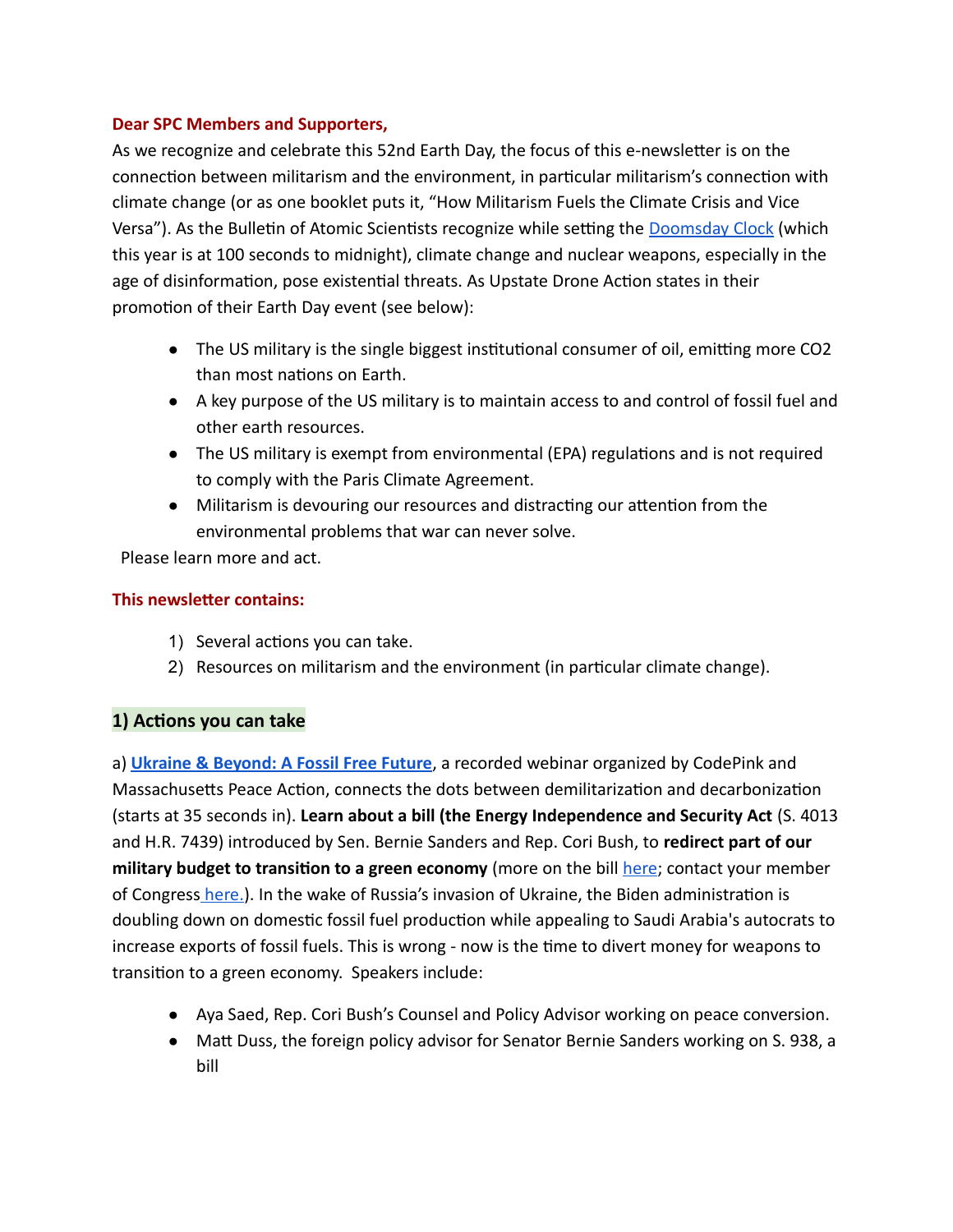● Seth Laxman, a Climate Campaigner with Greenpeace USA and transgender rights activist.

**b) Upstate Drone Action invites you to join us in Syracuse on Earth Day, Friday, April 22 in saying: "Stop War on Mother Earth."** Since the first Earth Day, the Earth has gotten hotter. We have to go beyond changing our lightbulbs and recycling, and shake up the powers that be. **One of the key drivers of climate change is militarism and war,** and we will have to confront this in order to change the course of climate chaos. The US military is the single biggest institutional consumer of oil, emitting more CO2 than most nations on Earth. It's time to end militarism and decarbonize our society!

- Upstate Drone Action will be presenting **a short skit** on the connections of militarism and climate change in the Thornden Park Amphitheater area at various times between noon-3pm. Look for the Mother Earth banners.
- **Join us at 4-4:45pm at Hancock Air Base** (6000 E. Molloy Rd.) to stand vigil at the gate of the 174th Attack Wing - a major drone base which is used to surveil, threaten and kill people across the world. This will be a non-arrest vigil.
- Check out the 3:29 minute video made by members of Upstate Drone Action and some of the students of the Lehman Alternative Community School (Ithaca)

c) **Climate hearing in Syracuse on April 26! Tuesday, April 26, from 4pm to 7pm at the SUNY College of Environmental Science and Forestry  Gateway Center** (1 Forestry Drive, Syracuse). Register to provide a comment or come and listen in support. **Please come and wear green.**  According to Alliance for a Green Economy, this public hearing is possibly the most important and impactful opportunity to take action on climate change we've ever had in Syracuse. We have to demonstrate public support for NY to do what is needed to help us make big shifts to reduce our climate emissions and decrease the impacts of climate change.

The Climate Leadership and Community Protection Act (CLCPA) was signed into NYS law in 2019, and the Climate Action Council (CAC), a 22 member panel, have been meeting for over a year to prepare a plan to achieve the State's bold clean energy and climate agenda. Syracuse's public comment hearing for the CAC's draft plan and we want to implement the CLCPA in a rapid and just manner.

Investor-owned utilities and fossil fuel industries are doing all they can to slow down the phaseout of fossil fuels and have launched a well-funded propaganda campaign. We cannot allow them to supersede the voices of thousands of New Yorkers who are demanding urgent climate action.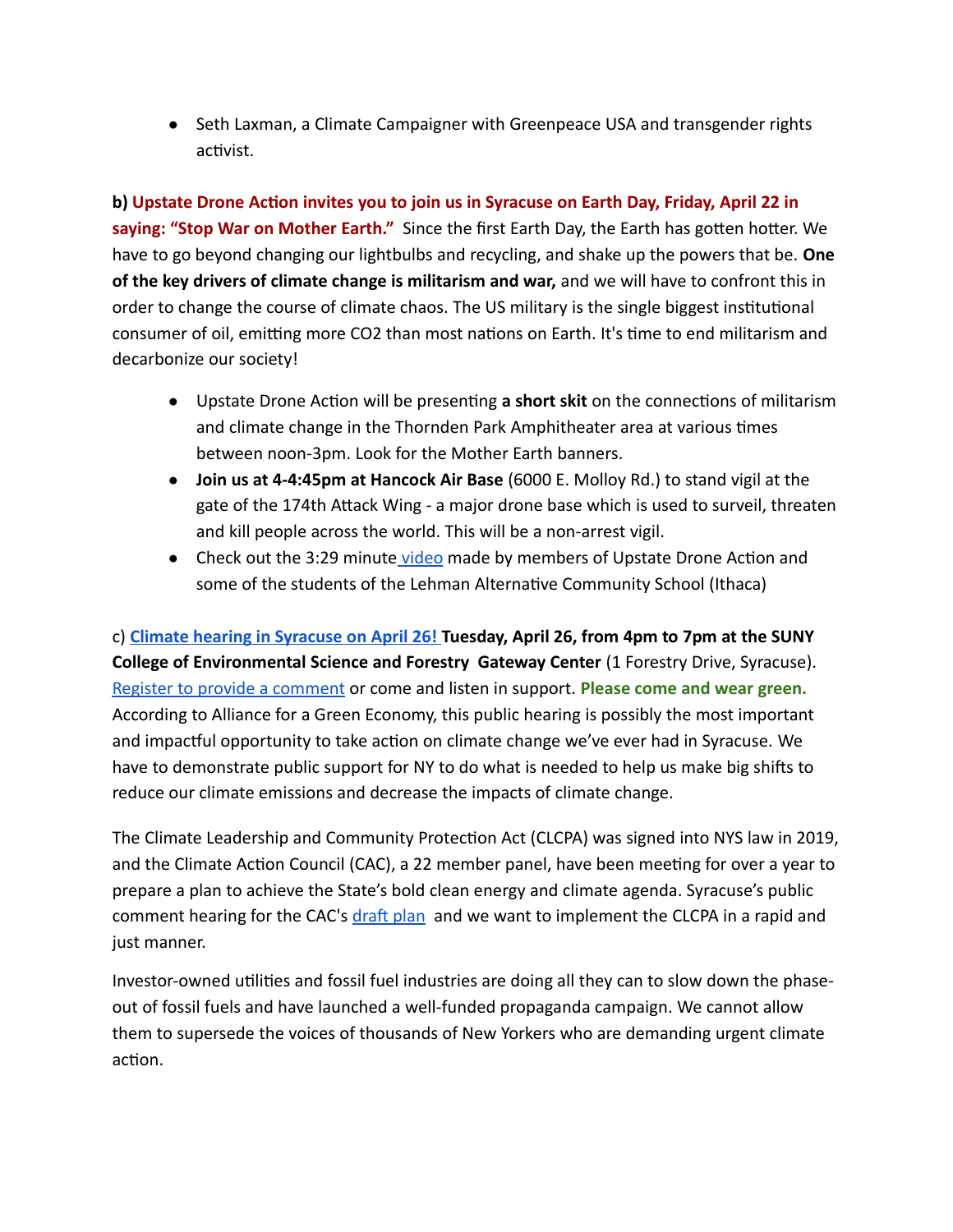## **2) Resources on Militarism and the Environment**

**Webinar Recording: Militarism and the Threat of Climate Catastrophe** is a 2-day webinar hosted by Chicago Area Peace Action. There are many recordings - of panels, breakout discussions, and more. Topics include "Situating Climate Resistance within Global Systems of Power," "Social Media as a Tool of Change: Communications Work 101," and more, with many panels youth-led. Definitely something to check out.

**Global Wars, Warming, Inequality: Three Interconnected Crises Threaten Our Planet**, a 17page engaging booklet from Brooklyn for Peace, is dense with graphics. The connections between global militarism, climate change, and social inequity are discussed. Learn how federal military funding in the United States actively endangers the planet, results in the neglect of other important sectors, and compounds existing social inequality across the globe. It is a scathing indictment of the US military industrial complex and its ramifications for intersectional justice.

The War Resisters League (WRL) has an excellent downloadable 2-sided leaflet, **" Where Your Income Tax Money Really Goes Fiscal Year 2023."** Spoiler alert - the pie chart graphically shows that militarism accounts for almost 40% of the budget. WRL does this analysis every year. **Print and hand it out!**

**Pentagon Fuel Use, Climate Change, and the Costs of War** is a 2019, but still timely, report put out by Brown University's Cost of the War Project. *"Indeed, the DOD [Department of Defense] is the world's largest institutional user of petroleum and correspondingly, the single largest producer of greenhouse gases in the world."*

**To stop wars for fossil fuels, we need to become less dependent on fossil fuels as a source of energy. Alliance for a Green Economy** (AGREE) works for safe, affordable energy and the development of a green economy in New York State. AGREE works to promote this transition to a carbon-free and nuclear-free future and educates the public about alternatives that can revitalize the economy, while safeguarding human health and the environment. Follow AGREE's actions and initiatives on their FaceBook page and website. SPC is a member group. Also, note that AGREE is hiring - check their webpage for details.

 **HeatSmart CNY is a community campaign making it easier and more affordable to improve the energy efficiency of our homes and buildings**. They provide a comprehensive collection of information about heat pumps, the environmental significance of the technology, and avenues of assistance for residential and commercial buildings. Check out their upcoming events here. Alliance for a Green Economy is one of the partner groups.